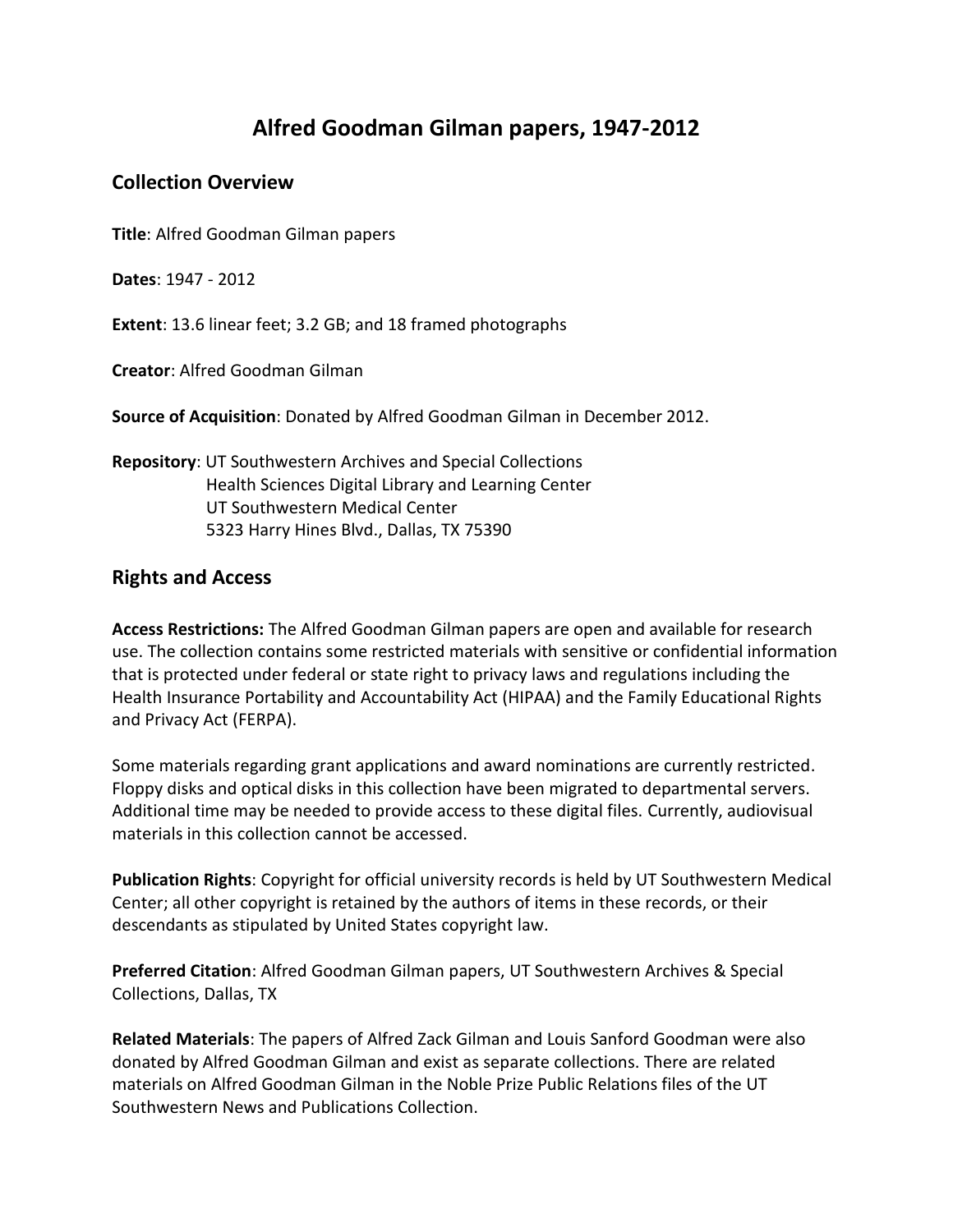- 1. *[Goodman & Gilman's The Pharmacological Basis of Therapeutics](https://utswm.bywatersolutions.com/cgi-bin/koha/opac-search.pl?idx=ti&q=Pharmacological%20Basis%20Therapeutics&sort_by=relevance_dsc&limit=location:ARCHIVES)* (1<sup>st</sup> through 10<sup>th</sup> [editions\).](https://utswm.bywatersolutions.com/cgi-bin/koha/opac-search.pl?idx=ti&q=Pharmacological%20Basis%20Therapeutics&sort_by=relevance_dsc&limit=location:ARCHIVES)
- 2. Alfred [G. Gilman, M.D., Ph.D. Distinguished Chair in Pharmacology, UT Southwestern](https://utswm.bywatersolutions.com/cgi-bin/koha/opac-detail.pl?biblionumber=637477)  [Medical Center.](https://utswm.bywatersolutions.com/cgi-bin/koha/opac-detail.pl?biblionumber=637477)

**Separated Materials**: Some oversize records from this collection are stored in the Archives flat file drawers. Additionally, the framed photographs and certificates that are part of Dr. Gilman's collection are stored in the medical artifacts storage room.

**Processing Note**: To adhere to the principles of original order, Alfred Goodman Gilman's filing system with its original folder titles have been largely maintained as is. Some corrections have been made for clarity.

**Biographical Note**: Alfred Goodman Gilman (1941-2015) was born July 1, 1941, in New Haven, Connecticut. He graduated from Yale University in 1962 with his bachelor of science in biochemistry and received his MD/PhD degree in 1969 from Case Western Reserve University. From 1969 to 1971, he was Pharmacology Research Associate at the Laboratory of Biochemical Genetics at the National Institutes of Health. From 1971 to 1980, he taught at the University of Virginia. In 1981, he came to UT Southwestern (then known as The University of Texas Health Science Center at Dallas) as Chairman of Pharmacology and later served as Dean of the Medical School and Executive Vice President for Academic Affairs and Provost.

Dr. Gilman received many Awards and honors throughout his career, including the Canada Gairdner International Award (1984), the Lasker Basic Medical Research Award (1989), and election to the National Academy of Sciences (1985), American Academy of Arts and Sciences (1988), and the National Academy of Medicine (1989). He shared the 1994 Nobel Prize in Physiology or Medicine for his research on G proteins, which play crucial roles in normal cellular function and in disease. Dr. Gilman was an editor of the widely-used textbook Pharmacological Basis of Therapeutics—which his father had originally co-authored—from the sixth edition (1980) to the tenth edition (2001). In 2009, he became the Chief Scientific Officer of the Cancer Prevention and Research Institute of Texas (CPRIT), a position he held until 2012. Dr. Gilman died on December 23, 2015.

**Scope and Contents**: The Alfred Goodman Gilman papers documents Dr. Gilman's various roles as a UT Southwestern faculty member, scientist, researcher, textbook editor, and Nobel Prize winner. The collection includes personal and professional correspondence, lab and lecture notes, syllabi, printed materials, photographs, honors and awards, floppy and optical disks, diplomas, and certificates.

Documents of Dr. Gilman's work in editing *Pharmacological Basis of Therapeutics* highlights the many tasks that went into compiling, editing, and publishing a textbook. The correspondence in the collection covers Dr. Gilman's research interests, his participation in scientific and academic organizations, and his various duties at UT Southwestern as Chairman of the Pharmacology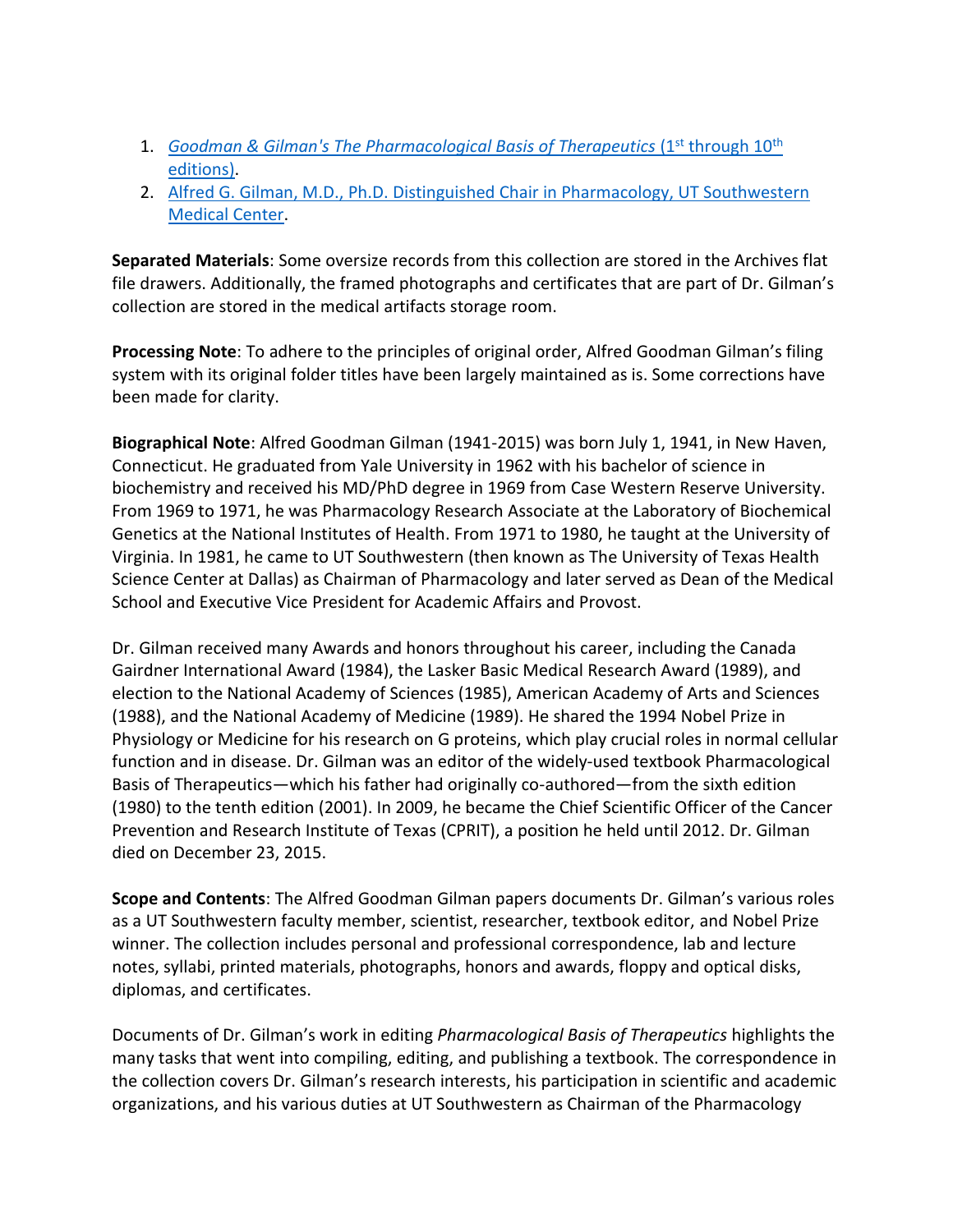Department, Dean of the Medical School, and Executive Vice President for Academic Affairs and Provost.

Dr. Gilman's engagement with the academic scientific community is documented through his correspondence with professional colleagues in the medical and scientific fields. There is extensive paperwork reflecting the grants that Gilman applied for while conducting his research into adenylate cyclase and G proteins and the role of cyclic AMP and GMP in neurons and glia. Lecture notes, syllabi, and lab notebooks provide insight into Dr. Gilman's approach to conducting research and educating students.

**Arrangement**: This collection is arranged by series, alphabetically, and chronologically.

## **Box and Folder List**

### **Series 1. Biographical Materials, 1962-2012**

This series contains documents with biographical information about Alfred G. Gilman's professional, educational, and personal life.

Box 1

Folder 1: Curriculum vitae, undated Folder 2: Program: Case Western Reserve University commencement, 1969 Folder 3: Report card: Yale University, 1962 Folder 4: UT Southwestern faculty profile, 2012 Folder 5: Will: Alfred G. Gilman, undated [restricted]

### **Series 2. Correspondence, 1971-2008**

This series includes correspondence generated by Alfred G. Gilman during his professional career at UT Southwestern. A large amount of professional correspondence documents Gilman's activities as Chairman, his research, and his relationships with colleagues at UT Southwestern and externally.

Highlights in box one include nomination forms and correspondence from UT Southwestern faculty supporting Gilman's nomination for the Nobel Prize and a 1993 letter noting the lack of women as speakers or chairwomen at UT Southwestern's 50<sup>th</sup> anniversary symposium on biomedical sciences.

In box four is correspondence related to Gilman's nominations of UTSW faculty and external colleagues for various awards as well as condolence letters sent to Gilman after the death of his father Alfred Zack Gilman. In box five are letters to and from Gilman related to his recruitment as the Chairman of Pharmacology at UT Southwestern in 1981. In box eight is a speech given by Gilman at the University of Utah detailing how pharmacologist Louis Sanford Goodman mentored him.

Box 1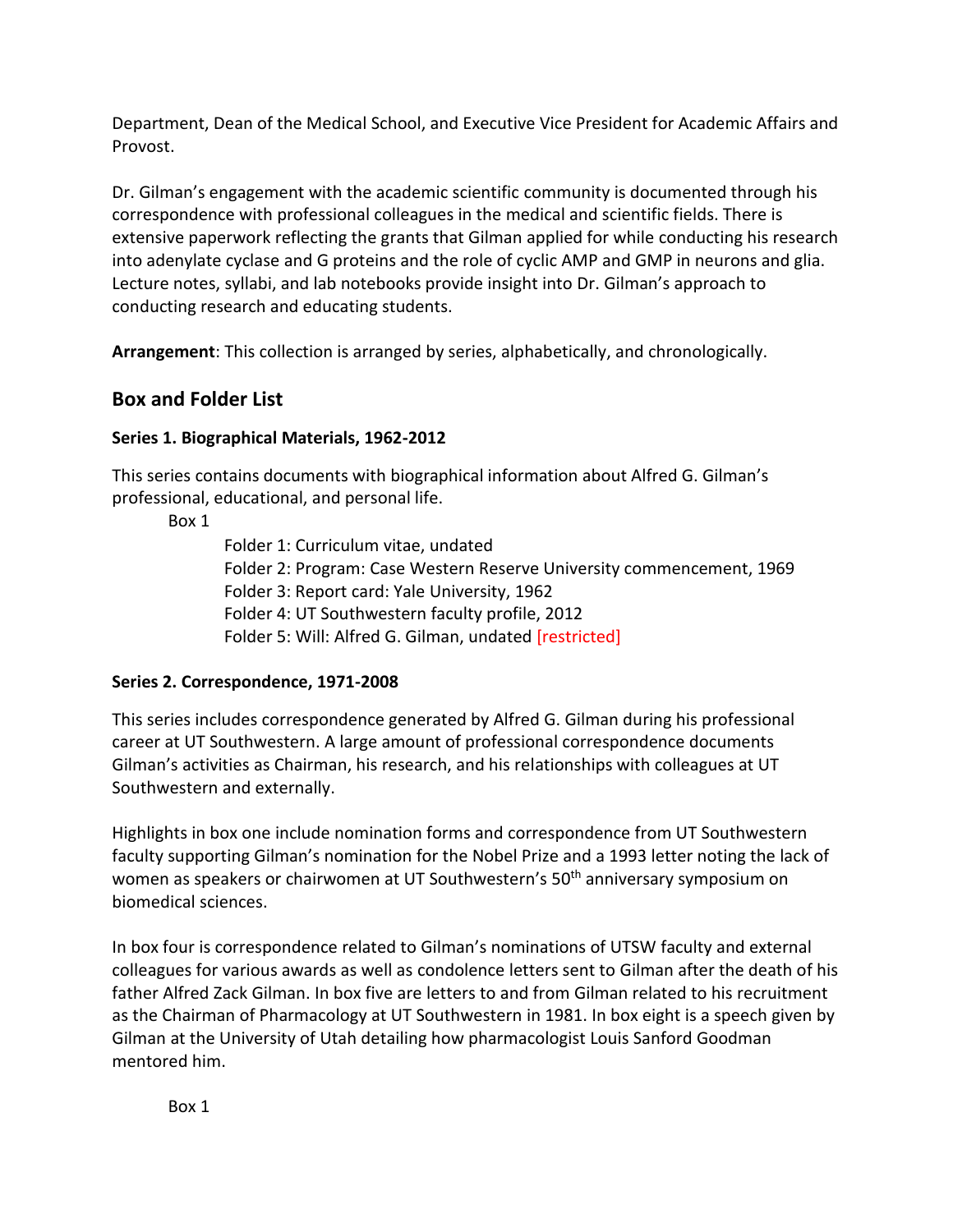Folder 6: Correspondence: American Federation for Clinical Research, 1990

Folder 7: Correspondence: Center for Molecular Medicine Basic to Cancer, 1990

Folder 8: Correspondence: CIBA-GEIGY Symposium, 1991

Folder 9: Correspondence: Wendy Deaner, 1980-2005

Folder 10: Correspondence: Dean's Office, 1988-1989

Folder 11: Correspondence: Dean's Office, 1990-1991

Folder 12: Correspondence: Dean's Office, 1992-1994

Folder 13: Correspondence: Dean's Office, 1995-1996

Folder 14: Correspondence: Eli Lilly & Company Board of Directors, 1994-1999

#### Box 2

- Folder 1: Correspondence: Ernest Gallo Clinic and Research Center at UCSF, 1996-2001
- Folder 2: Correspondence: Frontiers of Cancer Research Conference, 2009

Folder 3: Correspondence: Gallo and Popovic investigation, 1990-1992

Folder 4: Correspondence: Grants, American Cancer Society, 1976-1978

Folder 5: Correspondence: Grants, American Cancer Society, 1979-1980

Folder 6: Correspondence: Grants, American Cancer Society, 1981-1982

Folder 7: Correspondence: Grants, American Cancer Society, 1983-1984

Folder 8: Correspondence: Grants, American Cancer Society, 1985-1986

Folder 9: Correspondence: Grants, American Cancer Society, 1987-1988

Folder 10: Correspondence: Grants, American Cancer Society, 1989-1990

Folder 11: Correspondence: Grants, Huntsman Cancer Institute, 1995-2000

Folder 12: Correspondence: Grants, Lucille P. Markey Charitable Trust, 1985- 1995

#### Box 3

- Folder 1: Correspondence: Grants, NIH, 1989-1990
- Folder 2: Correspondence: Grants, NIH, 1990-1992

Folder 3: Correspondence: Grants, NIH, 1992-1994 [1 of 2]

Folder 4: Correspondence: Grants, NIH, 1992-1994 [2 of 2]

Folder 5: Correspondence: Grants, NIH Animal Resource Center, 1992- 1994

Folder 6: Correspondence: Grants, NIH applications, 1971-1978 [restricted]

Folder 7: Correspondence: Grants, NIH applications, 1974-1979 [restricted]

Folder 8: Correspondence: Grants, NIH applications, 1980-1984 [restricted]

Folder 9: Correspondence: Grants, NIH applications, 1984-1990

- Folder 10: Correspondence: Grants, NIH award statements, 1972-1993
- Folder 11: Correspondence: Grants, NIH Merit award, 1990-1993

Folder 12: Correspondence: Grants, NIH Pharmacological Sciences Program, 1992

- Folder 13: Correspondence: Grants, University of Virginia, 1981 [restricted]
- Folder 14: Correspondence: Grants, Welch Foundation, 1994-2000
- Folder 15: Correspondence: Institute of Medicine, 1989-1998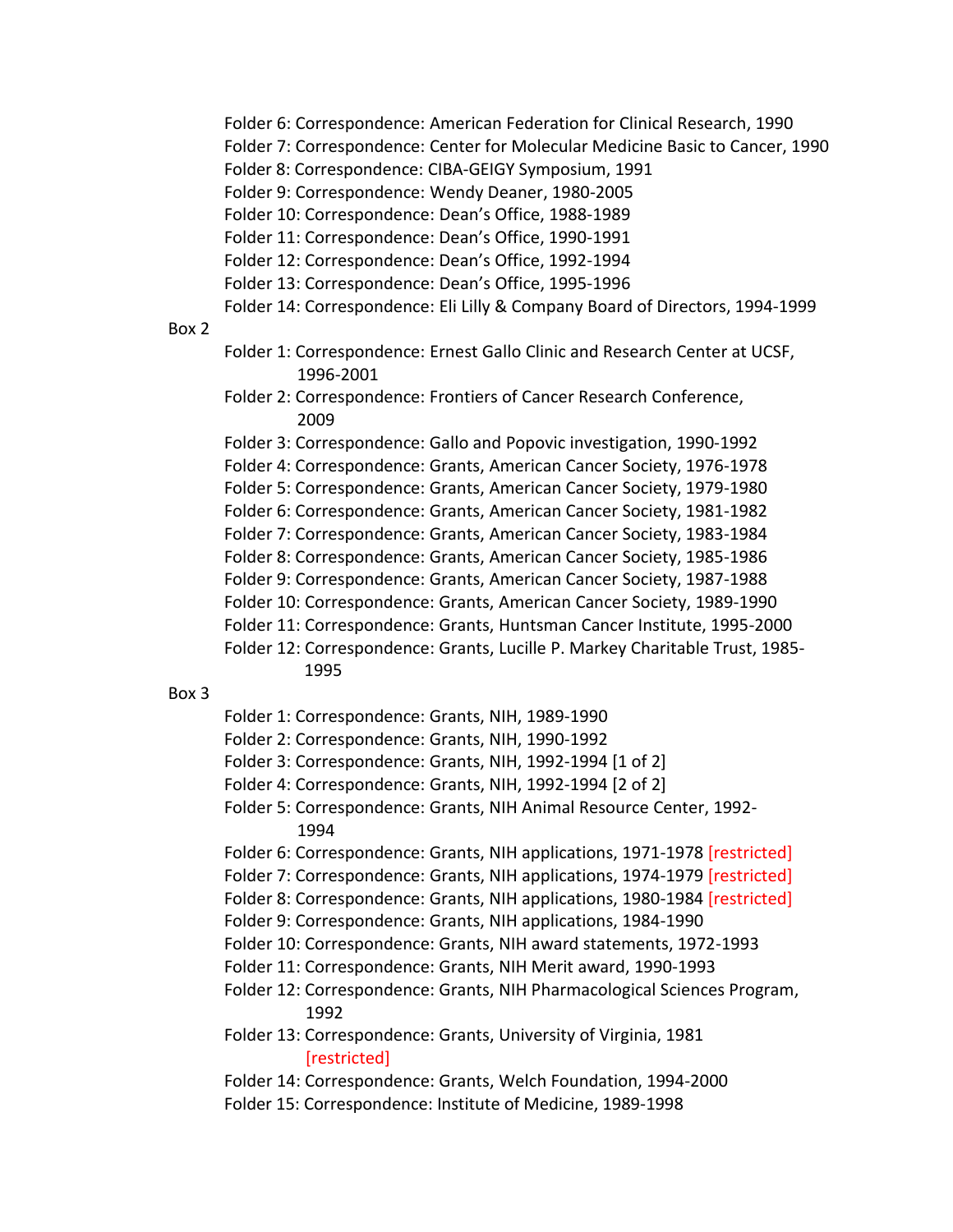#### Box 4

Folder 1: Correspondence: Interview with Helix Journal, 1995 Folder 2: Correspondence: Joel G. Hardman Celebration, 1991 Folder 3: Correspondence: Karolinska Research Lectures Series, 1993 Folder 4: Correspondence: Nominations, Joseph A. Beavo, 1993 Folder 5: Correspondence: Nominations, Michael Berridge, 1998 Folder 6: Correspondence: Nominations, Robert Furchgott, 1989 Folder 7: Correspondence: Nominations, David Garbers, 1992 Folder 8: Correspondence: Nominations, Lila M. Gierarsch, 1993 Folder 9: Correspondence: Nominations, David Goeddel, 1993 Folder 10: Correspondence: Nominations, Albert James Hudspeth, 1990 Folder 11: Correspondence: Nominations, Yoshito Kaziro, 1997-1998 Folder 12: Correspondence: Nominations, Robert Lefkowitz, 1987 Folder 13: Correspondence: Nominations, Richard Lerner, 1990 Folder 14: Correspondence: Nominations, David Mangelsdorf, 2004-2006 Folder 15: Correspondence: Nominations, Ferid Murad, 1992 [restricted] Folder 16: Correspondence: Nominations, Eva Neer, 1995 [restricted] Folder 17: Correspondence: Nominations, Eric Nestler, 2001 Folder 18: Correspondence: Nominations, Elliott Morton Ross, 1998 Folder 19: Correspondence: Nominations, Zvi Selinger, 2002 Folder 20: Correspondence: Nominations, Paul Talalay, 1987 Folder 21: Correspondence: Nominations, Palmer Taylor, 1994 [restricted] Folder 22: Correspondence: Nominations, Ellen Vitetta, 2008-2009 [restricted] Folder 23: Correspondence: Nominations, Masashi Yanagisawa, 2001 Folder 24: Correspondence: Nominations, George D. Yancopoulos, 1997- 2002 Folder 25: Correspondence: Novo Nordisk Neuroscience Symposium, 1990-1991 Folder 26: Correspondence: Paul K. Smith Lecture, George Washington University, 1991 Folder 27: Correspondence: Personal, 1981-2009 Folder 28: Correspondence: Personal, Condolence letters, 1984 Folder 29: Correspondence: Personal, Donations in memory of father, 1984 Folder 30: Correspondence: Personal, Elementary school class visit, 1994 Box 5 Folder 1: Correspondence: Pharmacology Department, 1981-1997 Folder 2: Correspondence: Professional, undated Folder 3: Correspondence: Professional, 1980-1981 Folder 4: Correspondence: Professional, 1982-1985 Folder 5: Correspondence: Professional, 1988-1990 Folder 6: Correspondence: Professional, 1991 January – June Folder 7: Correspondence: Professional, 1991 July – December Folder 8: Correspondence: Professional, 1992 January – February Folder 9: Correspondence: Professional, 1992 March – April Folder 10: Correspondence: Professional, 1992 May – June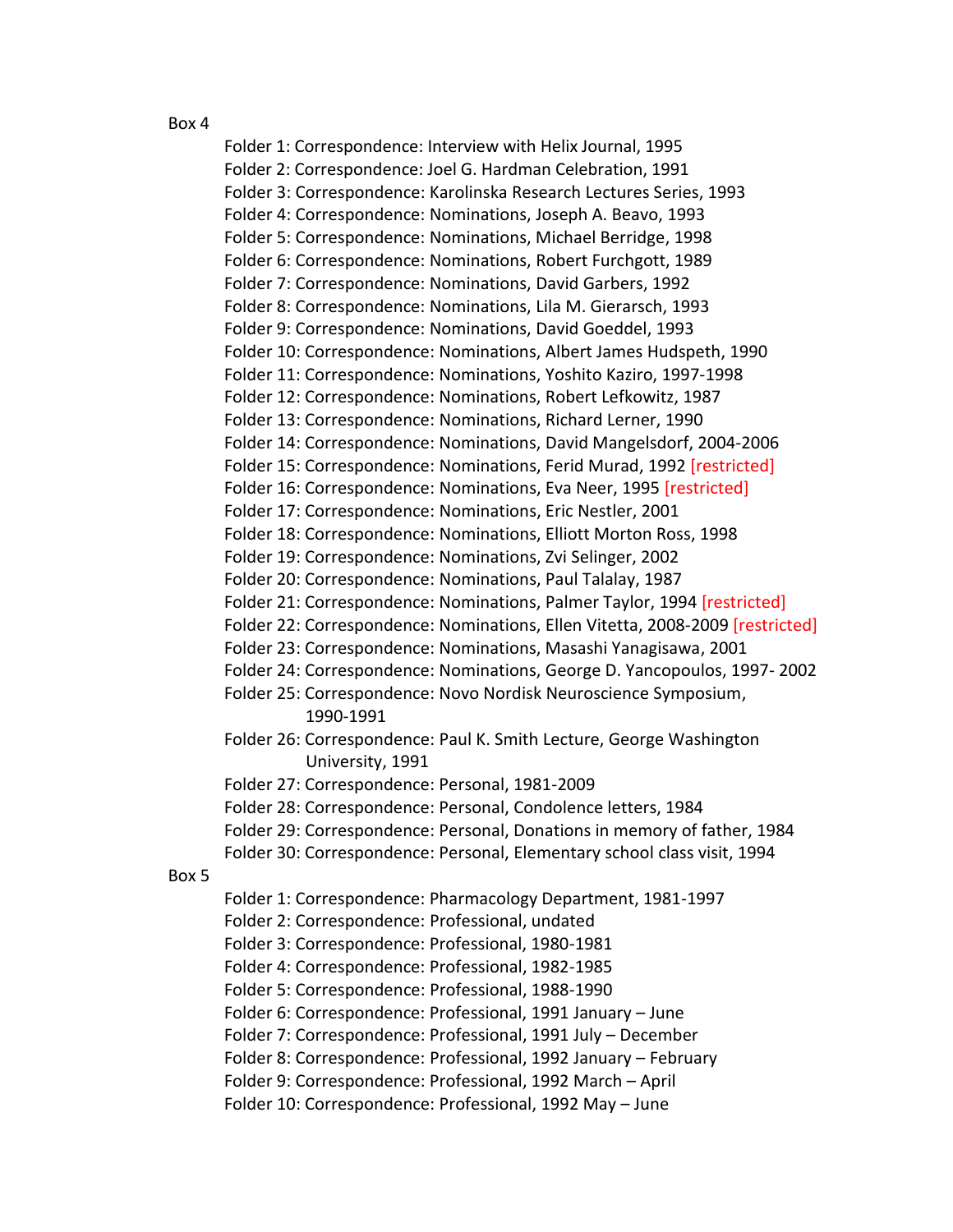Folder 11: Correspondence: Professional, 1992 July – August Folder 12: Correspondence: Professional, 1992 September – October Box 6 Folder 1: Correspondence: Professional, 1992 November – December Folder 2: Correspondence: Professional, 1993 January – July Folder 3: Correspondence: Professional, 1993 August – December Folder 4: Correspondence: Professional, 1994 January – June Folder 5: Correspondence: Professional, 1994 July – September Folder 6: Correspondence: Professional, 1994 October Folder 7: Correspondence: Professional, 1994 November – December Folder 8: Correspondence: Professional, 1995 January – February Folder 9: Correspondence: Professional, 1995 March – April Folder 10: Correspondence: Professional, 1995 May – June Folder 11: Correspondence: Professional, 1995 July – September Box 7 Folder 1: Correspondence: Professional, 1995 October – December Folder 2: Correspondence: Professional, 1996-1997 Folder 3: Correspondence: Professional, 1998-1999 Folder 4: Correspondence: Professional, 2000 Folder 5: Correspondence: Professional, 2001 January – June Folder 6: Correspondence: Professional, 2001 July – December Folder 7: Correspondence: Professional, 2002 January – June Folder 8: Correspondence: Professional, 2002 July – December Folder 9: Correspondence: Professional, 2003 Folder 10: Correspondence: Professional, 2004 Box 8 Folder 1: Correspondence: Professional, 2008 Folder 2: Correspondence: Professional, 2009 Folder 3: Correspondence: Regeneron Pharmaceuticals Inc., 1988 [restricted] Folder 4: Correspondence: Sandler Scientific Advisory Committee, 1996-1999 Folder 5: Correspondence: Sandler Scientific Advisory Committee, 2000-2001 Folder 6: Correspondence: Sandler Scientific Advisory Committee, 2002-2005 Folder 7: Correspondence: Sandler Scientific Advisory Committee, 2008 Folder 8: Correspondence: Signal Transduction in Biology and Medicine Conference, 1991 Folder 9: Correspondence: Speaker invitations, 1990 Folder 10: Correspondence: Speaker invitations, 2007-2008 Folder 11: Correspondence: Support for Kern Wildenthal, 2008 Folder 12: Correspondence: The Academy of Medicine, Engineering, and Science of Texas, 2008 Folder 13: Correspondence and speech: University of Utah, 1994-1995 [3.5" floppy] **Series 3: Honors and Awards, 1977-2004**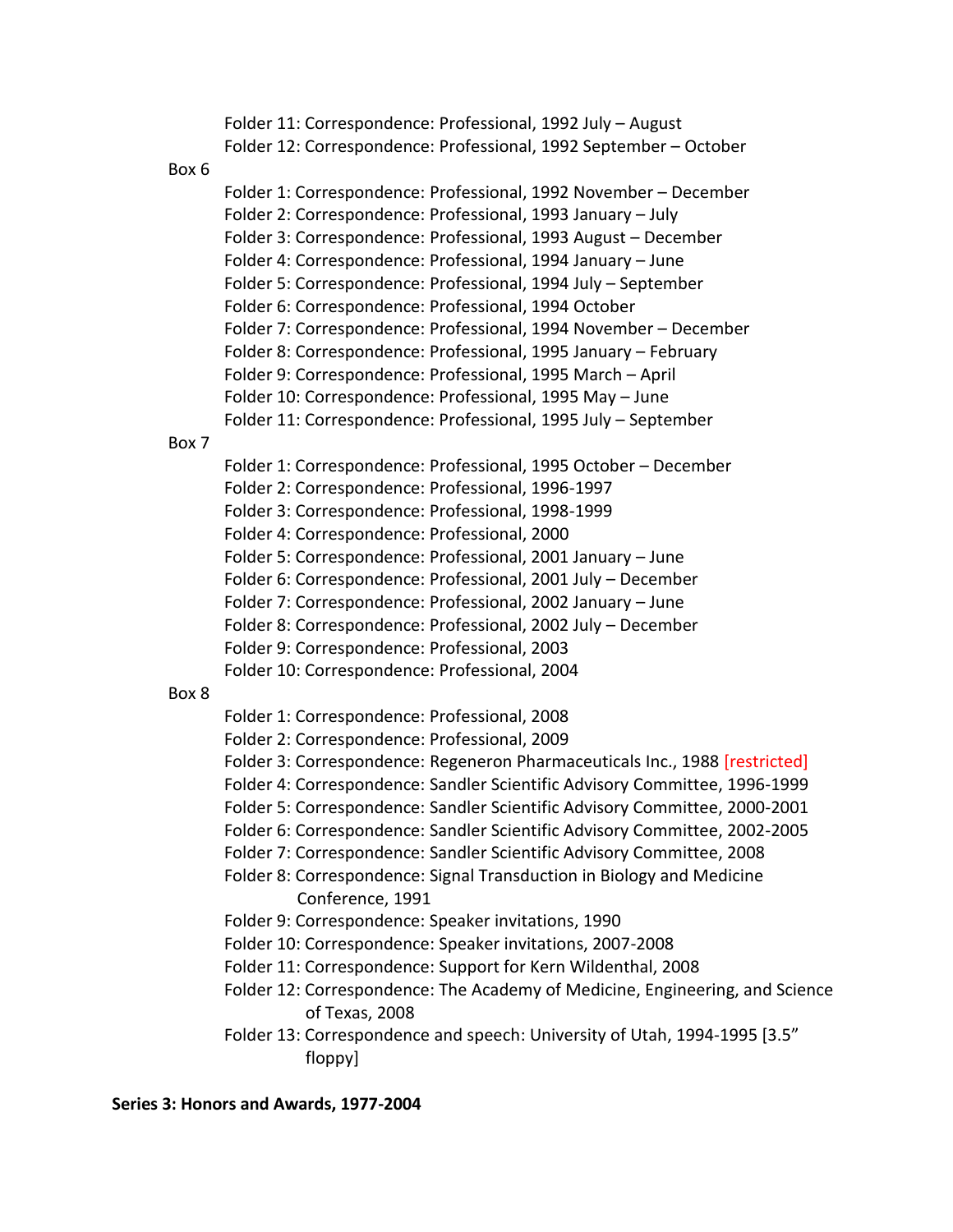This series documents the awards received by Alfred G. Gilman during his professional career. Highlights include correspondence congratulating Gilman on his Nobel Prize win and his election to the National Academy of Sciences. Also included is a draft and final copy of his Nobel lecture given in Stockholm, transcripts of the luncheon and press conference held in New York City when he received the Albert Lasker Award. Lastly, there is a speech given by Nobel Laureate Dr. Michael Brown to introduce Gilman at the Passano Awards in 1990.

#### Box 8

Folder 14: Abraham White Scientific Achievement: Programs, 1989

Box 9

- Folder 1: Alfred and Mabel Gilman Chair in Molecular Pharmacology, 2000 Folder 2: American Academy of Achievement: Booklet, 1998
- Folder 3: American Academy of Arts and Sciences: Program and letter, 1988
- Folder 4: American Association for the Advancement of Science: Certificate and correspondence, 1989
- Folder 5: American Cancer Society: Medal of Honor, program, 1995
- Folder 6: American College of Physicians Award: Certificate, 1995
- Folder 7: Association of American Medical Colleges: Distinguished Research in the Biomedical Sciences Award, program, 1988
- Folder 8: Case Western Reserve University: Distinguished Alumnus Award, pamphlet, 1995
- Folder 9: Chauncey D. Leake Lecture: Certificate, 1987
- Folder 10: City of Medicine Award: Correspondence, speech, program and photo, 1991
- Folder 11: Dallas Historical Society: Excellence in Community Service, program and DVD, 2004
- Folder 12: Gairdner Award: Correspondence and program, 1984
- Folder 13: Institute for Advanced Studies: Lifetime Science and Humanitarian Medal, 1989
- Folder 14: Louisa Gross Horwitz Prize: Correspondence and photos, 1989
- Folder 15: Louisa Gross Horwitz Prize: Program, pamphlet and invitation, 1989
- Folder 16: Lasker Award: Congratulatory letters, 1989
- Folder 17: Lasker Award: Correspondence and program, 1989
- Box 10
	- Folder 1: Lasker Award: Journal and newspaper clippings, 1989
	- Folder 2: Lasker Award: News releases and photographs, 1989
	- Folder 3: Lasker Award: Photograph of 50th anniversary, 1995
	- Folder 4: Lasker Award: Transcripts of luncheon and press conference, 1989
	- Folder 5: National Academy of Sciences: Richard Lounsbery Award, 1987
	- Folder 6: Midwest Research Institute: Certificate and remarks, 2001
	- Folder 7: National Academy of Sciences: Congratulatory letters, 1985
	- Folder 8: National Academy of Sciences: Program, news releases, and newspaper clippings, 1985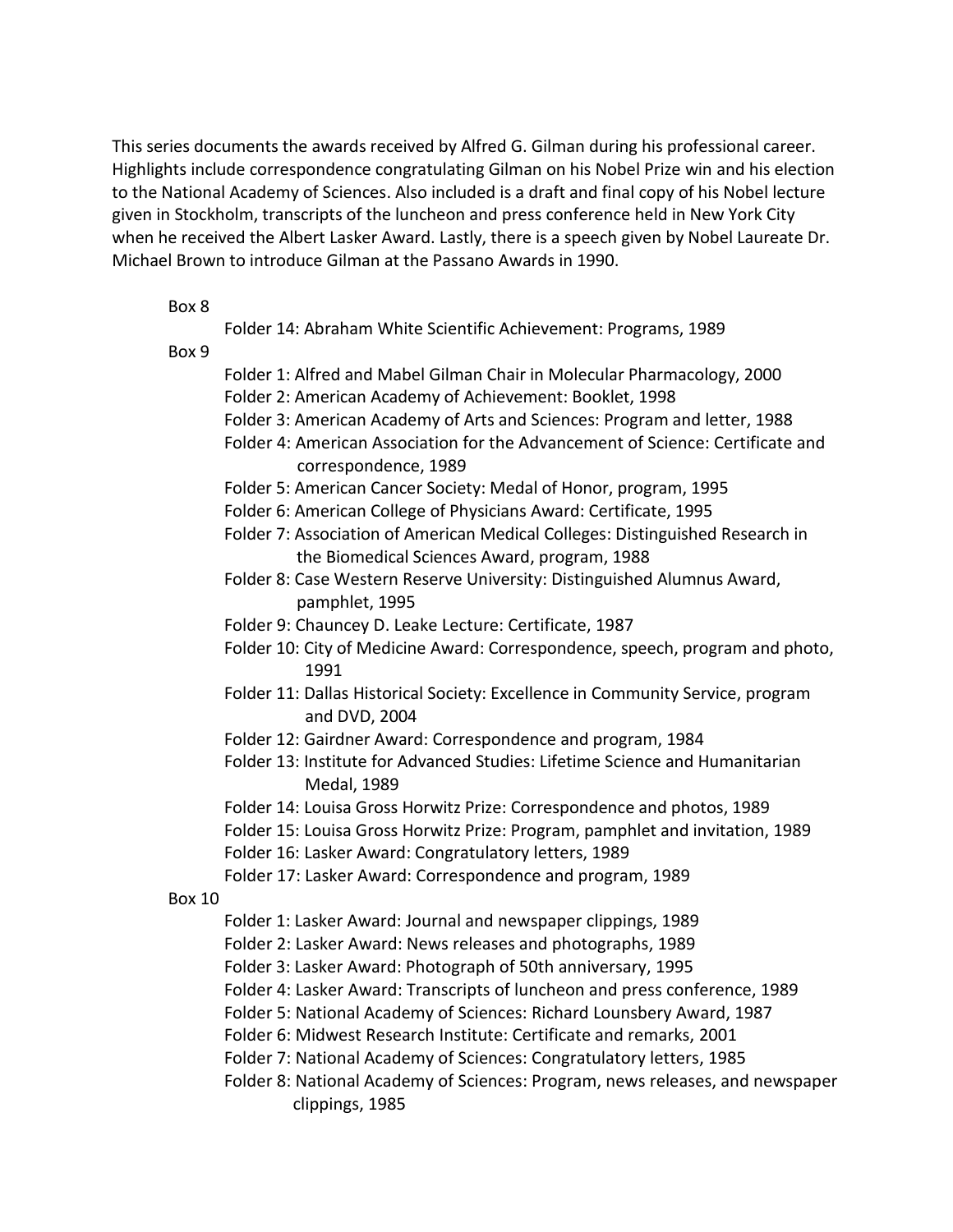Folder 9: Nobel Prize: Centennial Celebration, correspondence, 1999-2001 Folder 10: Nobel Prize: Centennial Celebration, invitations, 2001 Folder 11: Nobel Prize: Centennial Celebration, photo directory and programs, 2001

Box 11

Folder 1: Nobel Prize: Centennial Celebration, program and speeches, 2001 Folder 2: Nobel Prize: Correspondence, 1994 October

Folder 3: Nobel Prize: Correspondence, 1994 November – 1995 February

Folder 4: Nobel Prize: Correspondence, 1996

Folder 5: Nobel Prize: Correspondence: Fan Mail, 1994-1998 [restricted]

Folder 6: Nobel Prize: Draft of Nobel talk, circa 1994

Folder 7: Nobel Prize: Lecture in "Les Prix Nobel," 1994-1996

Folder 8: Nobel Prize: Programs and speeches, 1994

Folder 9: Nobel Prize: Travel arrangements, 1994

Folder 10: Nobel Prize: White House reception, 1994 November

Folder 11: Passano Award: Program and speech, 1990

Folder 12: Raymond and Ellen Willie Chair in Molecular Neuropharmacology, 1987

### Box 12

Folder 1: Robert Bennett Bean Award: Certificate, 1977 Folder 2: Sigma Xi: Correspondence and certificate, 1983-1985 Folder 3: Steven C. Beering Award: Booklet, 1990 Folder 4: Taft School: Alumni Citation of Merit, 2003 Folder 5: Texas State Senate Resolution no. 507, 2003 Folder 6: University of Chicago: Honorary degree program, 1991 Folder 7: University of Miami: Honorary degree, program, 1999 Folder 8: Waterford Bio-Medical Science Award: Program, 1990

Folder 9: Yale University: Honorary degree program and photos, 1997

### **Series 4: Research and Teaching, circa 1971-2010**

This series highlights materials that document the research and teaching activities of Alfred G. Gilman. Included are slides and humorous illustrations used by Gilman in his classes, lecture notes and syllabi generated for his courses, lab notebooks with Gilman's handwritten notes and equations, and lectures and speeches given by Gilman at conferences and events where he was invited to speak.

Box 12

Folder 10: Alliance for Cellular Signaling: Correspondence, 2003-2005 Folder 11: Alliance for Cellular Signaling: Program, 2004 Folder 12: Cartoons and illustrations, undated Folder 13: Cellular Signaling Consortium: Planning documents, 1999

Box 13

Folder 1: Expense book, 1981-1994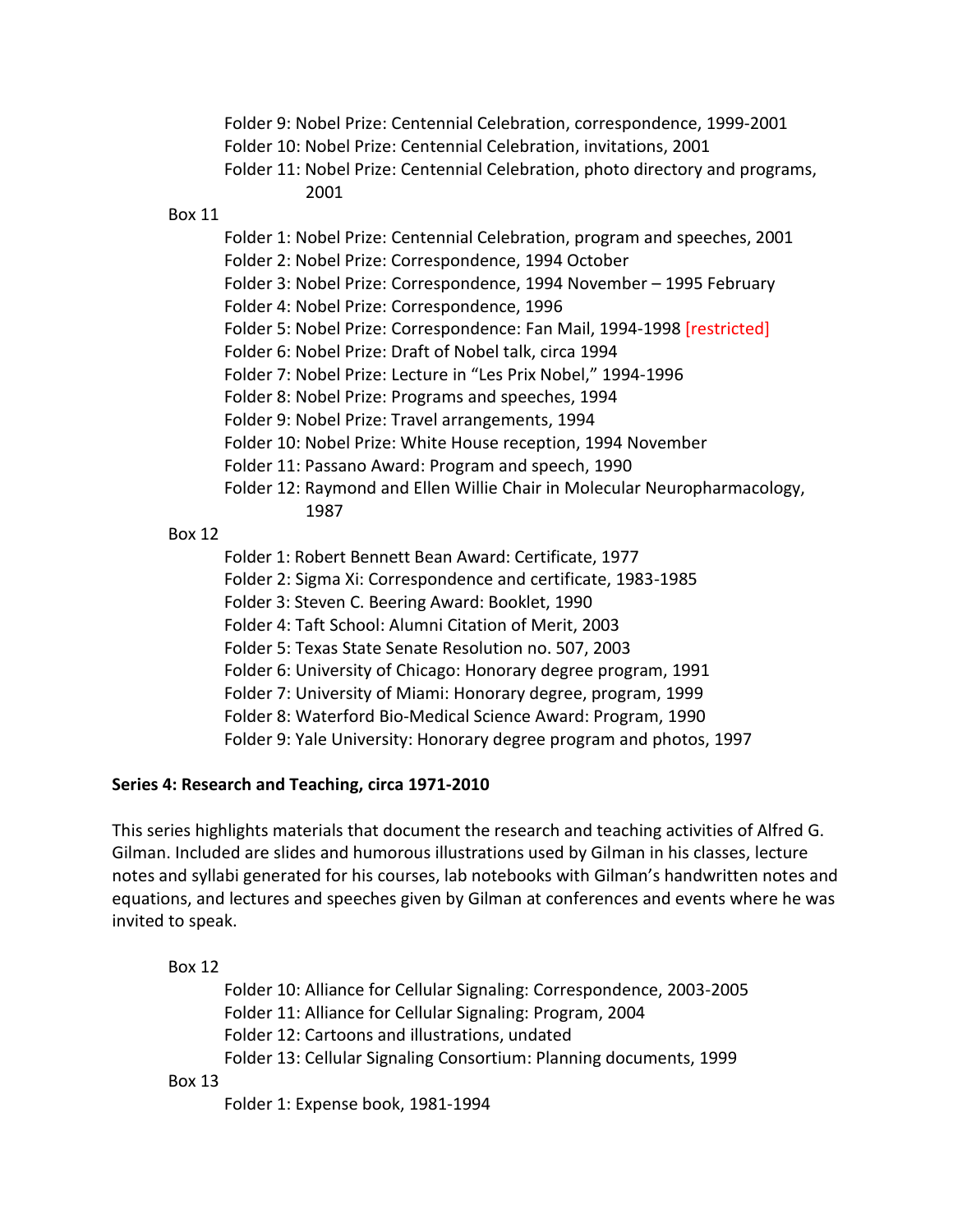Folder 2: G-Protein Signaling Consortium: Outline and questionnaires, 1998 Folder 3: Images: G Protein structure, undated Folder 4: Lab notebook, 1995 February – 1996 January Folder 5: Lab notebook, 1996 March – 1997 March Folder 6: Lab notebook, 1997 April – 1998 June Folder 7: Lab notebook, 1998 June – 2000 April Folder 8: Lab notebook, 2000 May – 2004 October Folder 9: Lecture: Drugs, undated Box 14 Folder 1: Lecture: Gordon Research Conference, undated Folder 2: Lecture: Graduate Signaling course, undated Folder 3: Lecture: Organisms and cells, undated Folder 4: Lecture: Posters, flyers, and programs, 1978-2004 Folder 5: Lecture: UT [Arlington], 1996 [3.5" floppy] Folder 6: Lecture notes, undated Folder 7: Lecture notes: Research, 1990-1998 Folder 8: Lecture notes: WISMAC, Promotions and tenure, 2007 Folder 9: Lecture notes and syllabi: Adrenergic Drugs, 2005-2008 Folder 10: Lecture notes and syllabi: Introduction to Pharmacology, undated Folder 11: Lecture notes and syllabi: Mechanisms of Drug Action, circa 2004 Folder 12: Lecture notes and syllabi: Medical Pharmacology, undated Box 15 Folder 1: Lecture slides: Binder 1, 1989-2000 [1 of 2] Folder 2: Lecture slides: Binder 1, 1989-2000 [2 of 2] Folder 3: Lecture slides: Binder 2, 1989-2000 [1 of 2] Folder 4: Lecture slides: Binder 2, 1989-2000 [2 of 2] Box 16 Folder 1: Lecture slides: Binder 3, circa 1971-1981 [1 of 2] Folder 2: Lecture slides: Binder 3, circa 1971-1981 [2 of 2] Folder 3: Lecture slides: Binder 4, 1989-2000 [1 of 2] Folder 4: Lecture slides: Binder 4, 1989-2000 [2 of 2] Folder 5: Lecture slides: Binder 5, 1987-1990 [1 of 2] Box 17 Folder 1: Lecture slides: Binder 5, 1987-1990 [2 of 2] Folder 2: Lecture slides: Binder 6, 1991-2000 [1 of 2] Folder 3: Lecture slides: Binder 6, 1991-2000 [2 of 2] Folder 4: Lecture slides: Binder 7, 1996-1999 Folder 5: Lecture slides: Binder 8, circa 1971-1981 Folder 6: Remarks: Alvin Taurog Lectureship in Pharmacology, 2003 Box 18 Folder 1: Remarks: Peter O'Donnell dinner, undated Folder 2: Speech: Ambassador Forum, circa 1999 [3.5" floppy] Folder 3: Speech: Biotechnology talk with Texas politicians, undated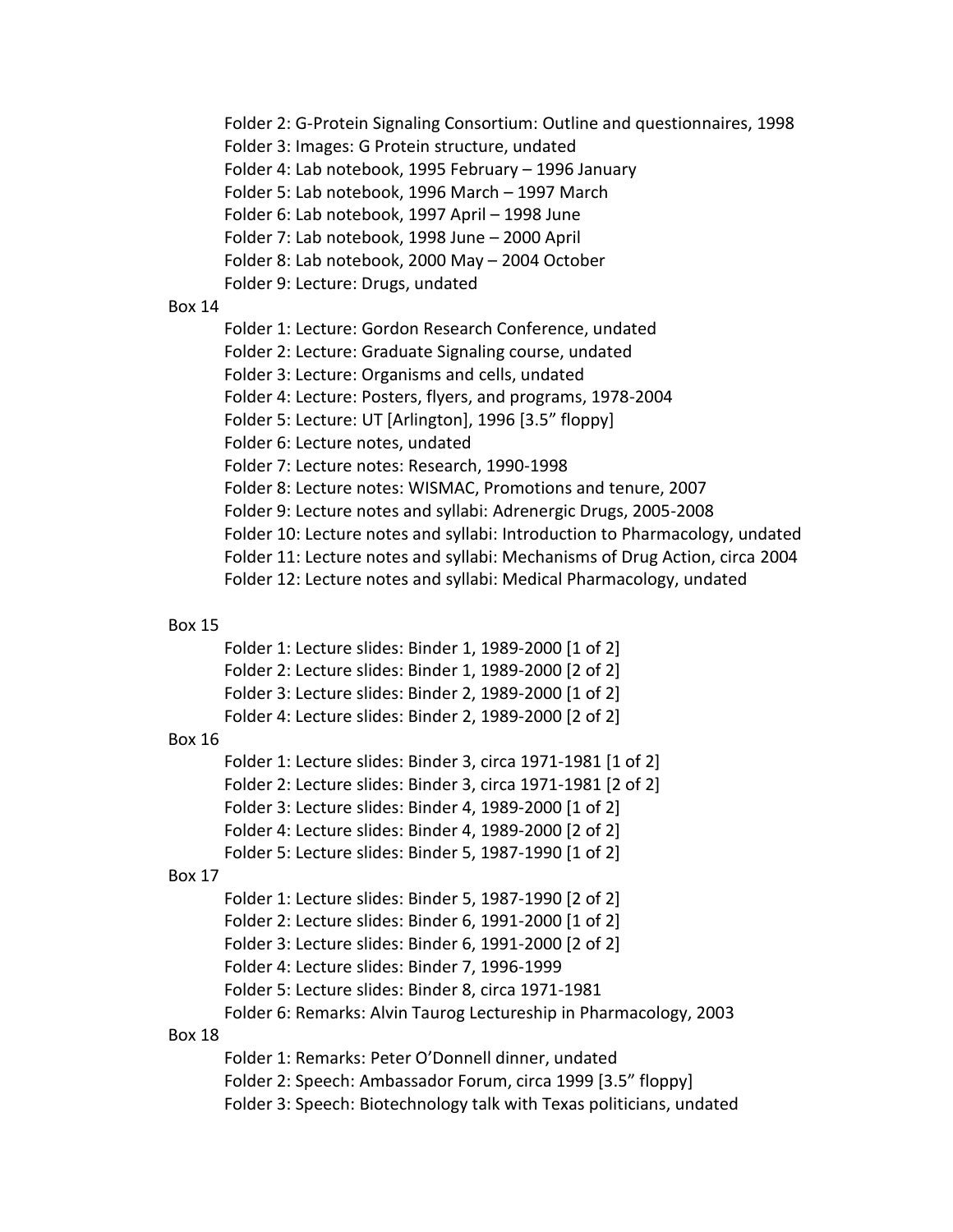- Folder 4: Speech: Case Western Reserve University graduation, 1995 [3.5" floppy]
- Folder 5: Speech: Texas A&M, undated
- Folder 6: Speech: "Joys of research," undated
- Folder 7: Speech: Minority students in biomedical sciences, New Orleans, 2002
- Folder 8: Speech: Taft School, 1998 [3.5" floppy]
- Folder 9: Speech: UTSW Graduate School of Biomedical Sciences commencement, 2009
- Folder 10: Speech: UTSW graduate student recruitment, 1999
- Folder 11: Speech: UTSW graduate student orientation, 1998, 2003 [3.5" floppy]
- Folder 12: Speech: Your Medical Heritage How Will You Spend It?, undated
- Folder 13: Speech and photos: Spirit of Generations Awards luncheon, 2010 [DVD-R]
- Folder 14: Speech and slides: Modern biology and drug development, undated
- Folder 15: Syllabi: Autonomic Nervous System, 2004-2005
- Folder 16: Syllabi: Autonomics I, 2005-2008
- Folder 17: Syllabi: Drug Discovery, 2009-2010
- Box 19
	- Folder 1: Syllabi: Introduction to Pharmacodynamics, 2004-2010
	- Folder 2: Testimony: U.S. House Appropriations Subcommittee on Labor, Health, and Human Services, and Education, 1998

### **Series 5: Pharmacological Basis of Therapeutics, 1938-2002**

This series documents Alfred G. Gilman's participation as a co-author for *Goodman and Gilman's Pharmacological Basis of Therapeutics*, a textbook that was originally authored by his mentor, Louis S. Goodman, and his father, Alfred Zack Gilman. Majority of the correspondence details work on the 5<sup>th</sup>-8<sup>th</sup> editions of the textbook. Also included is correspondence between Gilman, Sr., Goodman, and other co-authors on the  $1<sup>st</sup>$  through  $4<sup>th</sup>$  editions of the *Pharmacological Basis of Therapeutics* (PBOT).

Highlights include correspondence between Goodman, Gilman, Sr., and Gilman while they were editing the  $6<sup>th</sup>$  edition of the textbook and Gilman's participation in editing subsequent editions after the death of his father in 1984. Also included is the original contract for the textbook from 1938, correspondence regarding plagiarism accusations of a chapter from the 6<sup>th</sup> edition of the PBOT, and working drafts of the PBOT that include handwritten markups made by editors and co-authors. Lastly, there is a sizeable amount of correspondence between Gilman and publishing companies McGraw-Hill Inc., Macmillian, and Pergamon Press.

Box 19

Folder 3: Correspondence: Bower and Gardner, 1991 Folder 4: Correspondence: Customer reviews, 1991 Folder 5: Correspondence: *Essentials of Goodman and Gilman's Pharmacological Basis of Therapeutics*, 1990-1991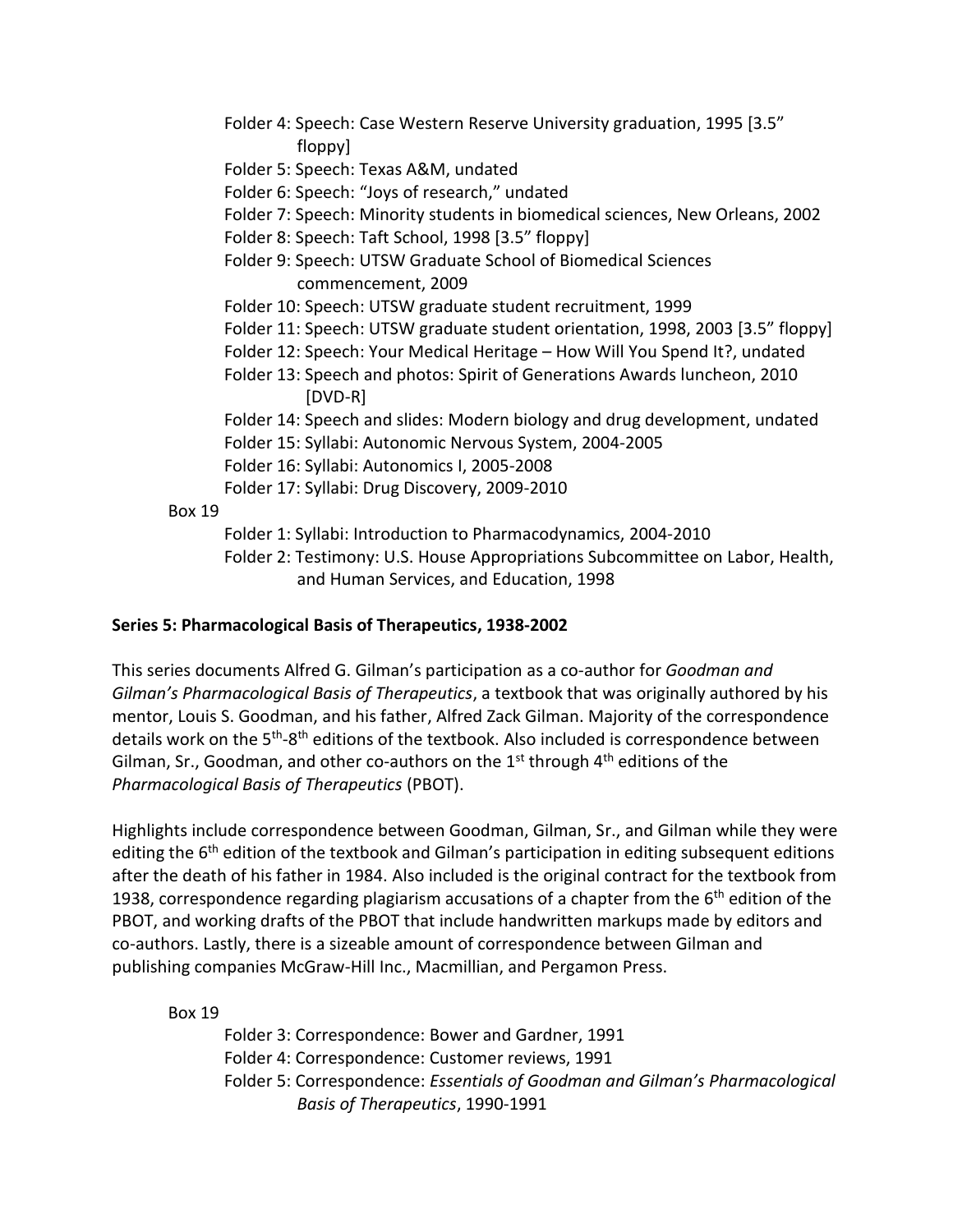Folder 6: Correspondence: Alfred Z. Gilman, 1976-1980

Folder 7: Correspondence: Louis S. Goodman, 1977-1980

Folder 8: Correspondence: Macmillan Publishing Company, 1985-1989

Folder 9: Correspondence: Steven Mayer and Kenneth Melmon, 1978-1980

Folder 10: Correspondence: McGraw-Hill Inc., 1991-1992

Folder 11: Correspondence: McGraw-Hill Inc., 1995-1996

Box 20

Folder 1: Correspondence: Pharmacological Basis of Therapeutics, 1948-1969 Folder 2: Correspondence: Pharmacological Basis of Therapeutics, 1970-1974 Folder 3: Correspondence: Pharmacological Basis of Therapeutics, 1977 Folder 4: Correspondence: Pharmacological Basis of Therapeutics, 1978-1982 Folder 5: Correspondence: Pharmacological Basis of Therapeutics, 1982-1985 Folder 6: Correspondence: Pharmacological Basis of Therapeutics, 1987-1989 Folder 7: Correspondence: Pharmacological Basis of Therapeutics, 1990-1993

### Box 21

Folder 1: General Correspondence, 1986-1991

Folder 2: General Correspondence, 1992-1996

Folder 3: General Correspondence, 1997-2002

Folder 4: Advertising materials, 1992

Folder 5: Book review: Pharmacological Basis of Therapeutics, 1981

- Folder 6: Book reviews: Pharmacological Basis of Therapeutics, 1985-1991
- Folder 7: Draft: Pharmacological Basis of Therapeutics, 5<sup>th</sup> edition, chapter 55, 1974 [1 of 2]
- Folder 8: Draft: Pharmacological Basis of Therapeutics, 5<sup>th</sup> edition, chapter 55, 1974 [2 of 2]
- Folder 9: Draft: Pharmacological Basis of Therapeutics, 5<sup>th</sup> edition, chapter 56, 1974

### Box 22

- Folder 1: Draft: Pharmacological Basis of Therapeutics,  $5<sup>th</sup>$  edition, chapter 57, 1974 [1 of 4]
- Folder 2: Draft: Pharmacological Basis of Therapeutics,  $5<sup>th</sup>$  edition, chapter 57, 1974 [2 of 4]
- Folder 3: Draft: Pharmacological Basis of Therapeutics,  $5<sup>th</sup>$  edition, chapter 57, 1974 [3 of 4]
- Folder 4: Draft: Pharmacological Basis of Therapeutics,  $5<sup>th</sup>$  edition, chapter 57, 1974 [4 of 4]
- Folder 5: Draft: Pharmacological Basis of Therapeutics,  $5<sup>th</sup>$  edition, chapter 58, 1974 [1 of 2]
- Folder 6: Draft: Pharmacological Basis of Therapeutics, 5<sup>th</sup> edition, chapter 58, 1974 [2 of 2]
- Folder 7: Draft: Pharmacological Basis of Therapeutics, 5<sup>th</sup> edition, chapter 59, 1974 [1 of 2]

Folder 12: Correspondence: Pergamon Press, 1990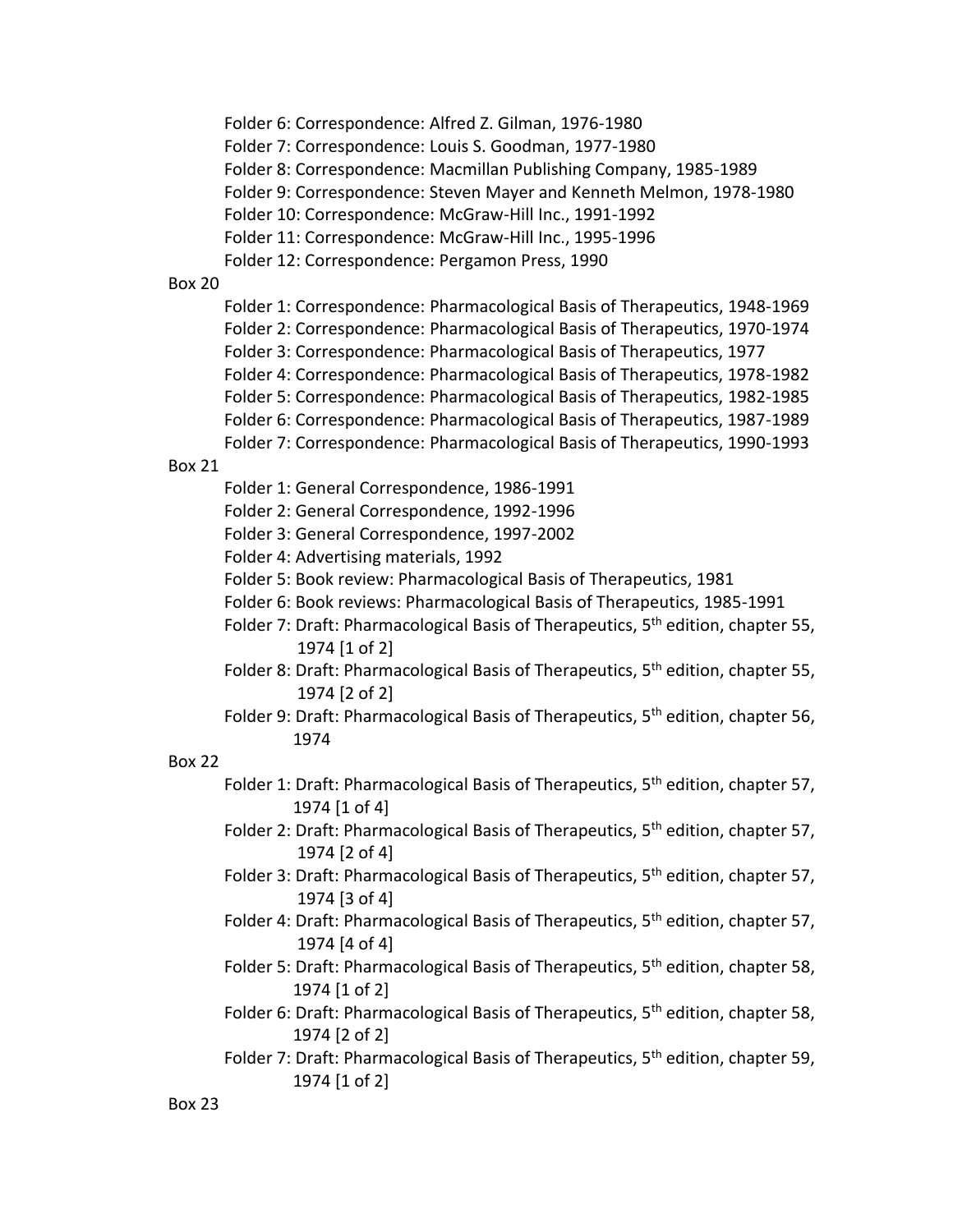- Folder 1: Draft: Pharmacological Basis of Therapeutics,  $5<sup>th</sup>$  edition, chapter 59, 1974 [2 of 2]
- Folder 2: Draft: Pharmacological Basis of Therapeutics,  $5<sup>th</sup>$  edition, chapter 61, 1974
- Folder 3: Draft: Pharmacological Basis of Therapeutics,  $7<sup>th</sup>$  edition, 1984
- Folder 4: Melmon Plagiarism Case: Committee on Ethics in Scientific Performance report, undated
- Folder 5: Melmon Plagiarism Case: Correspondence, 1968

Folder 6: Melmon Plagiarism Case: Correspondence, 1984

- Folder 7: Melmon Plagiarism Case: Disputed chapter, 1984
- Folder 8: Melmon Plagiarism Case: Gilman's notes, 1984
- Folder 9: Melmon Plagiarism Case: Newspaper clippings, 1984

Box 24

Folder 1: Publishing Contracts: Macmillan Publishing Company, 1938, 1977-1989 Folder 2: Royalty statements, 1982-1991

### **Series 6: Photographs, 1947 – circa 2010s**

Photos in this series document Alfred G. Gilman, his colleagues, and UT Southwestern graduate students. A small portion of the photos include Gilman's family. There are also photos of Gilman with the many awards he received throughout his lifetime including his induction into the National Academy of Sciences, a photo of him with the Albert Lasker and Steven C. Beering awards, and at his Nobel Prize ceremony in Stockholm. A small portion of photos document the press conference to announce him receiving the Nobel Prize and a welcome home party after he returned from Stockholm, both of which were held at UT Southwestern.

### Box 24 Folder 3: Photographs: Awards and lectures, c. 1981-1993 Folder 4: Photographs: Family, 1947-1969 Folder 5: Photographs: Galapagos Islands, undated Folder 6: Photographs: Alfred G. Gilman, 1970 – circa 1980s Folder 7: Photographs: Alfred G. Gilman, circa 1980s-2000s Folder 8: Photographs: Alfred G. Gilman at the White House, 1993 Folder 9: Photographs: Alfred G. Gilman with colleagues, circa 1980s-2010s [1 of 2] Folder 10: Photographs: Alfred G. Gilman with colleagues, circa 1980s-2010s [2 of 2] Folder 11: Photographs: Graduate students, circa 1980s-1990s Folder 12: Photographs: Horwitz Prize announcement, 1989 Folder 13: Photographs: Nobel Prize, 1994 Box 25 Folder 1: Photographs: Nobel Prize announcement, 1994 Folder 2: Photographs: Nobel Prize ceremony, 1994 Folder 3: Photographs: Nobel Prize party, 1994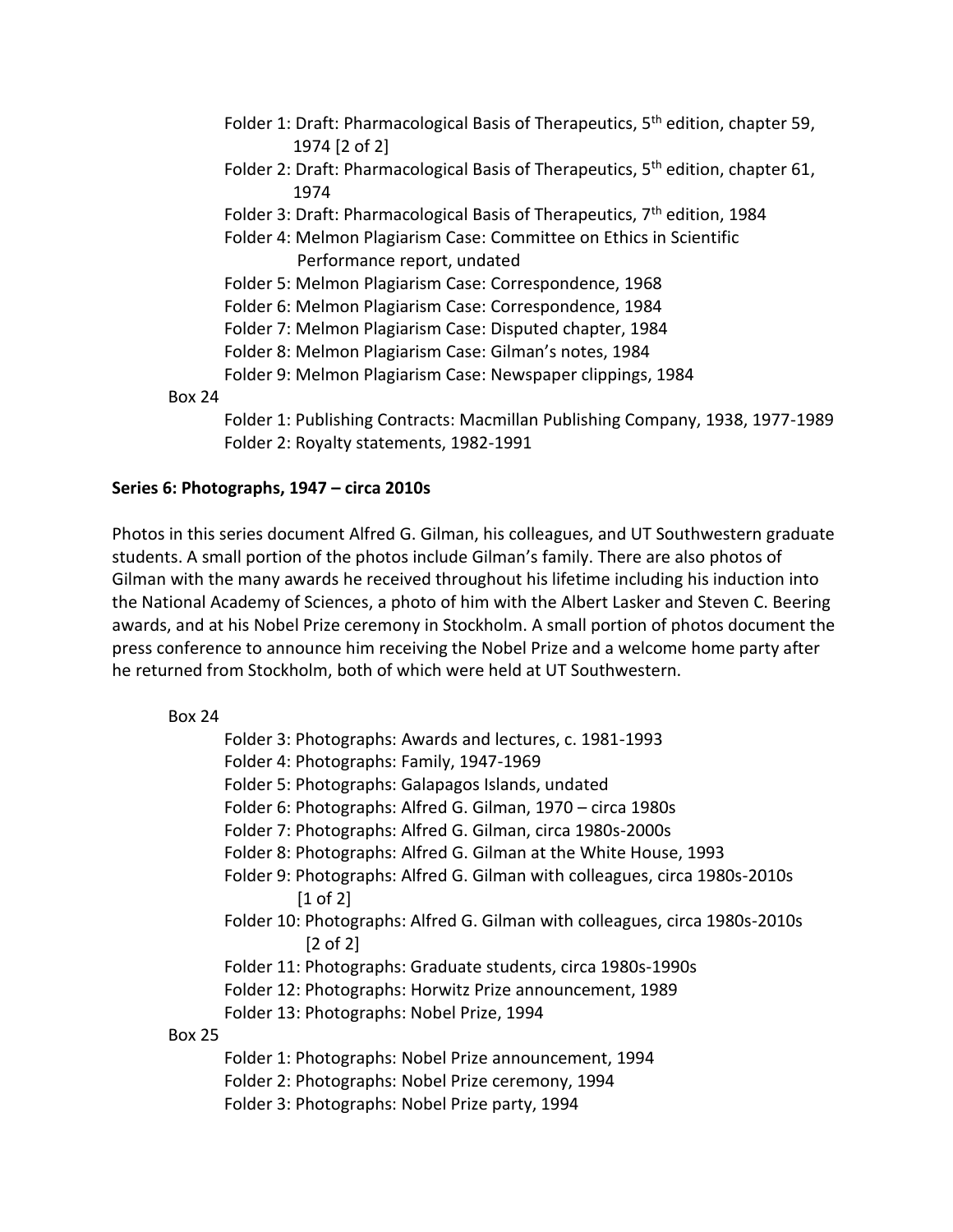Folder 4: Photographs: Nobel Prize welcome home party, 1994 Folder 5: Photographs: Personal, circa 1980s-1990s Folder 6: Photographs: Stockholm, Sweden, 1994

#### **Series 7: Publications**

This series includes publications authored by Alfred G. Gilman or published writings that largely reflect his academic life and research. Highlights include a tribute written by Gilman in memory of Martin Rodbell, the Nobel Laureate he shared his 1994 Nobel Prize with and a mini memoir written by Gilman about his life.

#### Box 25

Folder 7: Booklet: Southwestern Graduate School of Biomedical Sciences, undated Folder 8: Magazine articles, 1997-2003 Folder 9: Newspaper clippings and journal articles, 1982-1990 Folder 10: Newspaper clippings and journal articles, 1991-1996 Folder 11: Newspaper clippings and journal articles, 1997-2012 Box 26 Folder 1: Newspaper clippings and journal articles: Gallo and Popovic investigation, 1990-1994 Folder 2: Publications: Alfred G. Gilman, 1992-1995 Folder 3: Publications: Alfred G. Gilman, 1997 Folder 4: Publications: The American Cancer Society booklet, 1996 Folder 5: Publications: BUNTE magazine, 1995 Folder 6: Publications: *Cancer News*, American Cancer Society, Spring 1990 Folder 7: Publications: Case Western Reserve University, School of Medicine, undated Folder 8: Publications: *Future – The Aventis Magazine*, February 2001 Folder 9: Publications: *Helix*, 1996 Folder 10: Publications: Journal of NIH Research vol. 2, no. 10 (November 1990) Folder 11: Publications: Martin Rodbell's death, 1998 Folder 12: Publications: *Medical Bulletin*, Case Western Reserve University, Fall 1994 Folder 13: Publications: *Medical Bulletin*, Case Western Reserve University, Spring 1995 Folder 14: Publications: *Medical Bulletin*, Case Western Reserve University, Fall 1995 Box 27 Folder 1: Publications: *Molecular Interventions* vol. 1, issue 1 (April 2001) Folder 2: Publications: *Mosaic*, National Science Foundation, Fall 1989 Folder 3: Publications: *Nature*, "The Alliance for Cellular Signaling," December 2002

Folder 4: Publications: *The Nobel Prize Annual for 1994*, 1995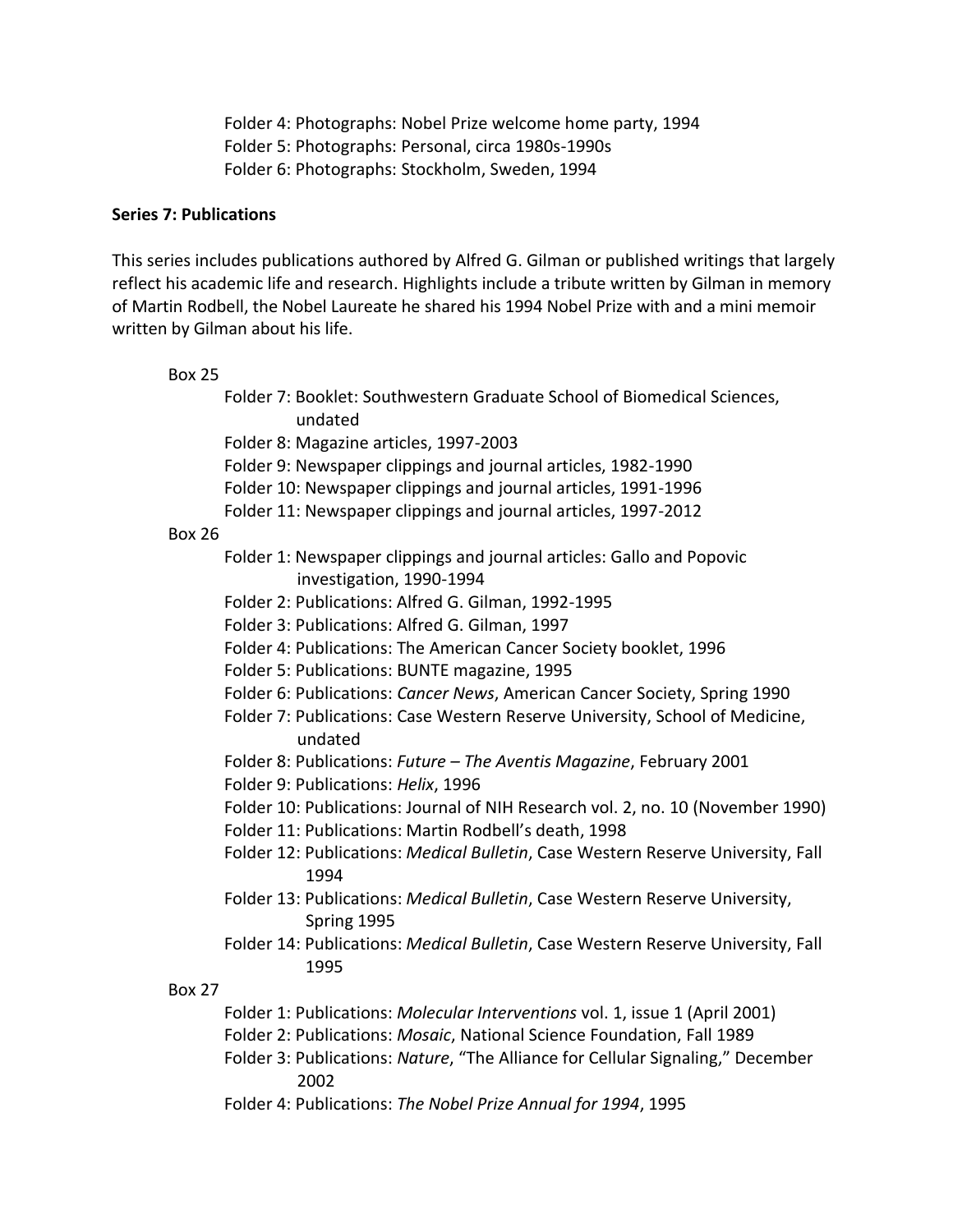Folder 5: Publications: *Science*, May 5, 2006 Folder 6: Publications: *The Scientist*, February 24, 2003 Folder 7: Publications: *Southwestern Medical Perspectives*, Spring 2006 Folder 8: Publications: *Southwestern Medical Perspectives*, Fall 2010 Folder 9: Publications: *Southwestern Medicine*, 1994 Folder 10: Publications: *Southwestern Medicine*, 2004 Folder 11: Publications: *Taft: Profiles in Academic Excellence*, 1998 Folder 12: Publications: *Taft Bulletin*, Winter 1995 Folder 13: Publications: *Taft Bulletin*, Winter 1999 Folder 14: Publications: *Technology Review*, October 2001 Folder 15: Writings: "Silver Spoons and Other Personal Reflections," by / Alfred G. Gilman, circa 2009-2012

### **Series 8: Oversize Materials, 1991-2003**

Box 28

Folder 1: Edwin B. Astwood Lecture Award: Certificate, 1996 Folder 2: Mike Hogg Award, 1998

Folder 3: Newspaper clippings, 1992-1994

Folder 4: Nobel Prize plate, 1994

Folder 5: Nobel Prize case, 1994

Folder 6: Nobel Prize Centennial case, circa 2001

Folder 7: Photograph: Alfred G. Gilman in his office, circa 1994

Folder 8: Photograph: Alfred G. Gilman and Regeneron Pharmaceuticals Board of Directors, 1993

Folder 9: Posters, undated, circa 2015

Folder 10: University of Chicago: Photo and award introduction, 1991

### **Series 9: Audiovisual Materials, 1989-1995**

This series includes eight VHS tapes of Alfred G. Gilman's professional life and work. Majority of the recordings feature Gilman being honored for the Nobel Prize and his trip to Stockholm for the ceremony. Two VHS tapes document the 1989 Lasker Medical Research Awards luncheon and press conference, and one tape highlights a reunion event.

### Box 29

Folder 1: VHS tapes

Item 1: Gilman Lab reunion, 1995 Item 2: Lasker Award luncheon, 1989 September Item 3: Lasker Award press conference, 1989 September Item 4: Nobel Prize banquet, 1994 [1 of 3] Item 5: Nobel Prize banquet, 1994 [2 of 3] Item 6: Nobel Prize banquet, 1994 [3 of 3] Item 7: Nobel Prize ceremony, 1994